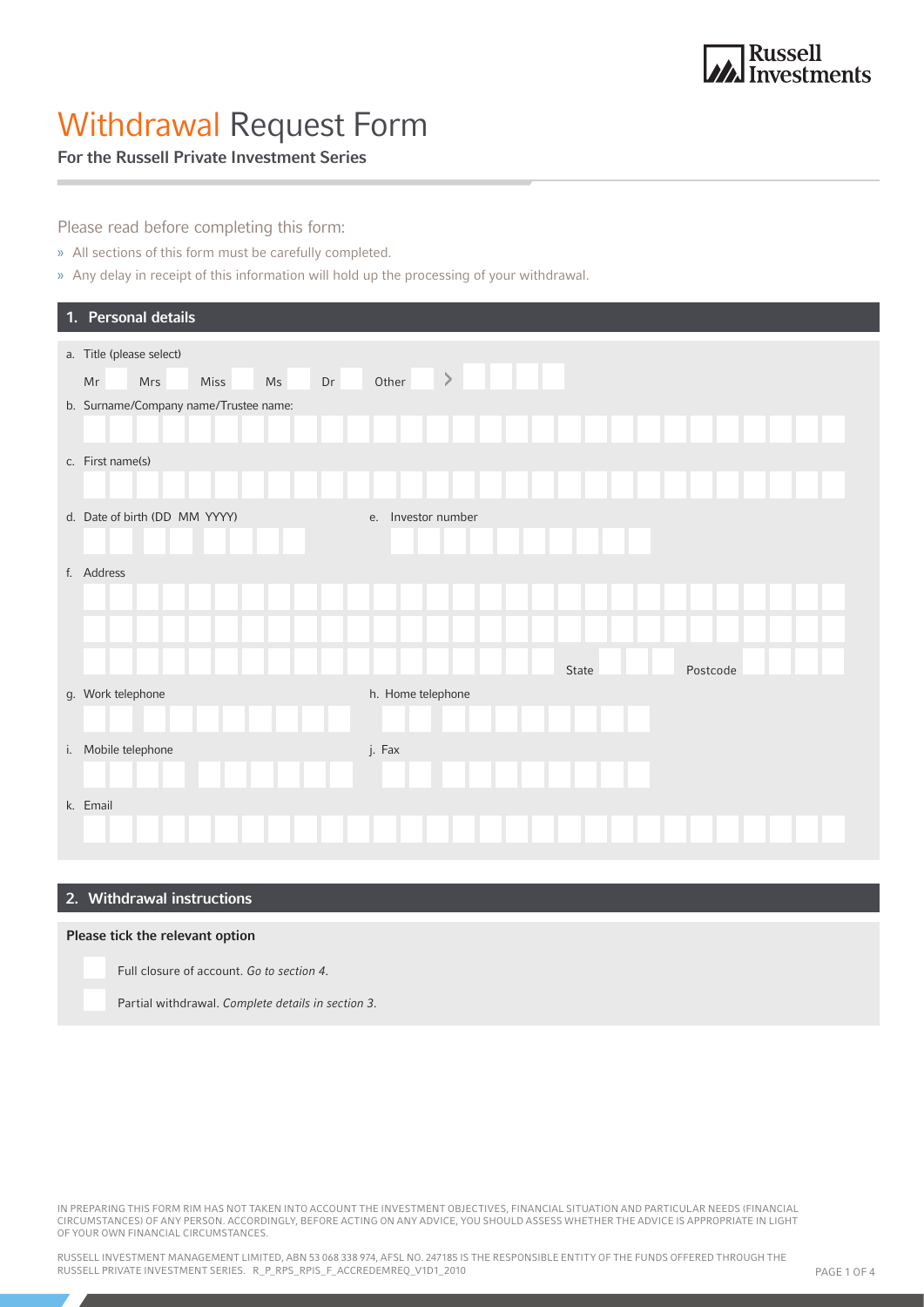# 3. Withdrawal details (for partial withdrawals only)

| <b>Russell Investments Diversified Funds</b> |                                                                     | <b>Redemption amounts</b> |      |  |
|----------------------------------------------|---------------------------------------------------------------------|---------------------------|------|--|
| <b>FR126</b>                                 | Russell Investments Conservative Fund                               | \$                        | .00. |  |
| <b>FR125</b>                                 | Russell Investments Diversified 50 Fund                             | \$                        | .00  |  |
| <b>FR128</b>                                 | Russell Investments Balanced Fund                                   | \$                        | .00  |  |
| <b>FR127</b>                                 | Russell Investments Growth Fund                                     | \$                        | .00  |  |
| <b>FR129</b>                                 | Russell Investments High Growth Fund                                | \$                        | .00. |  |
|                                              | <b>Russell Investments Sector Funds - Australian Sectors</b>        |                           |      |  |
| <b>FR223</b>                                 | Russell Investments Australian Floating Rate Fund                   | \$                        | .00  |  |
| <b>FR262</b>                                 | Russell Investments Australian Bond Fund                            | \$                        | .00  |  |
| <b>FR276</b>                                 | Russell Investments Australian Bond Income Fund                     | \$                        | .00  |  |
| <b>FR119</b>                                 | Russell Investments Australian Shares Fund                          | \$                        | .00  |  |
| <b>FR120</b>                                 | Russell Investments Australian Opportunities Fund                   | \$                        | .00. |  |
|                                              | <b>Russell Investments Sector Funds - International Sectors</b>     |                           |      |  |
| <b>FR123</b>                                 | Russell Investments International Property Securities Fund - Hedged | \$                        | .00  |  |
| FR263                                        | Russell Investments Global Listed Infrastructure Fund - Hedged      | \$                        | .00  |  |
| <b>FR121</b>                                 | Russell Investments International Shares Fund                       | \$                        | .00  |  |
| <b>FR122</b>                                 | Russell Investments International Shares Fund - \$A Hedged          | \$                        | .00  |  |
| <b>FR124</b>                                 | Russell Investments Global Opportunities Fund                       | \$                        | .00. |  |
| <b>FR253</b>                                 | Russell Investments Global Opportunities Fund - \$A Hedged          | \$                        | .00  |  |
| <b>FR225</b>                                 | Russell Investments Emerging Markets Fund                           | \$                        | .00  |  |
|                                              | Total withdrawal amount                                             | Ś                         | .00  |  |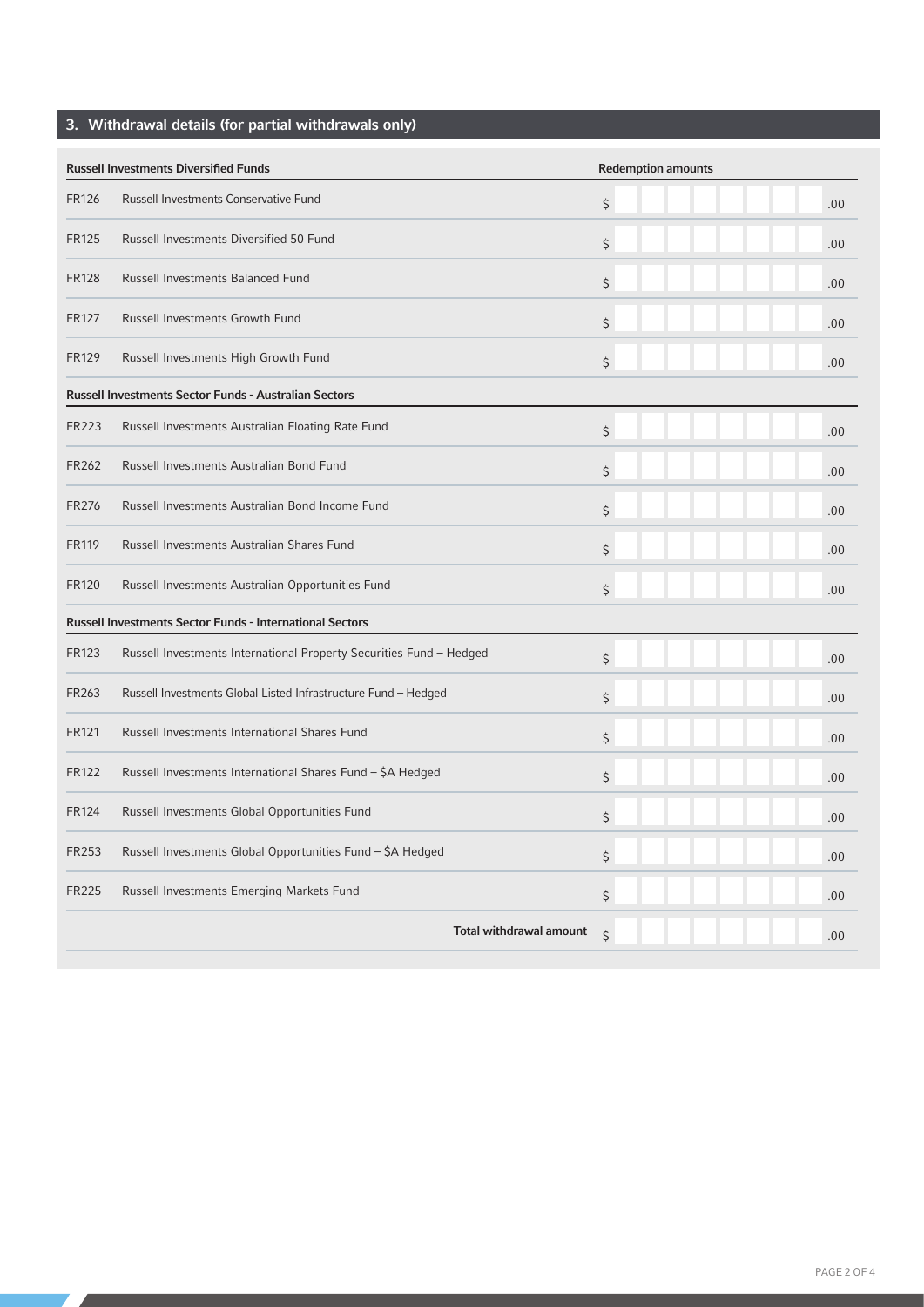### 4. Payment details

| Please select one option below: |                                                                                                                       |  |  |  |  |  |  |  |
|---------------------------------|-----------------------------------------------------------------------------------------------------------------------|--|--|--|--|--|--|--|
|                                 | payment to be made to the bank account details held on file for redemptions                                           |  |  |  |  |  |  |  |
|                                 | payment to be made by cheque                                                                                          |  |  |  |  |  |  |  |
|                                 | payment to be made to the bank account details nominated below                                                        |  |  |  |  |  |  |  |
|                                 | The nominated bank account must be in your name, or if it is a joint account, you must be one of the account holders. |  |  |  |  |  |  |  |
| Name of financial institution:  |                                                                                                                       |  |  |  |  |  |  |  |
|                                 |                                                                                                                       |  |  |  |  |  |  |  |
| Name of account holder:         |                                                                                                                       |  |  |  |  |  |  |  |
|                                 |                                                                                                                       |  |  |  |  |  |  |  |
|                                 |                                                                                                                       |  |  |  |  |  |  |  |
|                                 | Account number<br><b>BSB</b> number:                                                                                  |  |  |  |  |  |  |  |
|                                 |                                                                                                                       |  |  |  |  |  |  |  |

If you provide new bank account details in this section they will replace the bank account details held on file. The new details will be used for all future distributions and withdrawals (including regular withdrawals) unless alternative details are provided using a Change of Details Form or with your future withdrawal request.